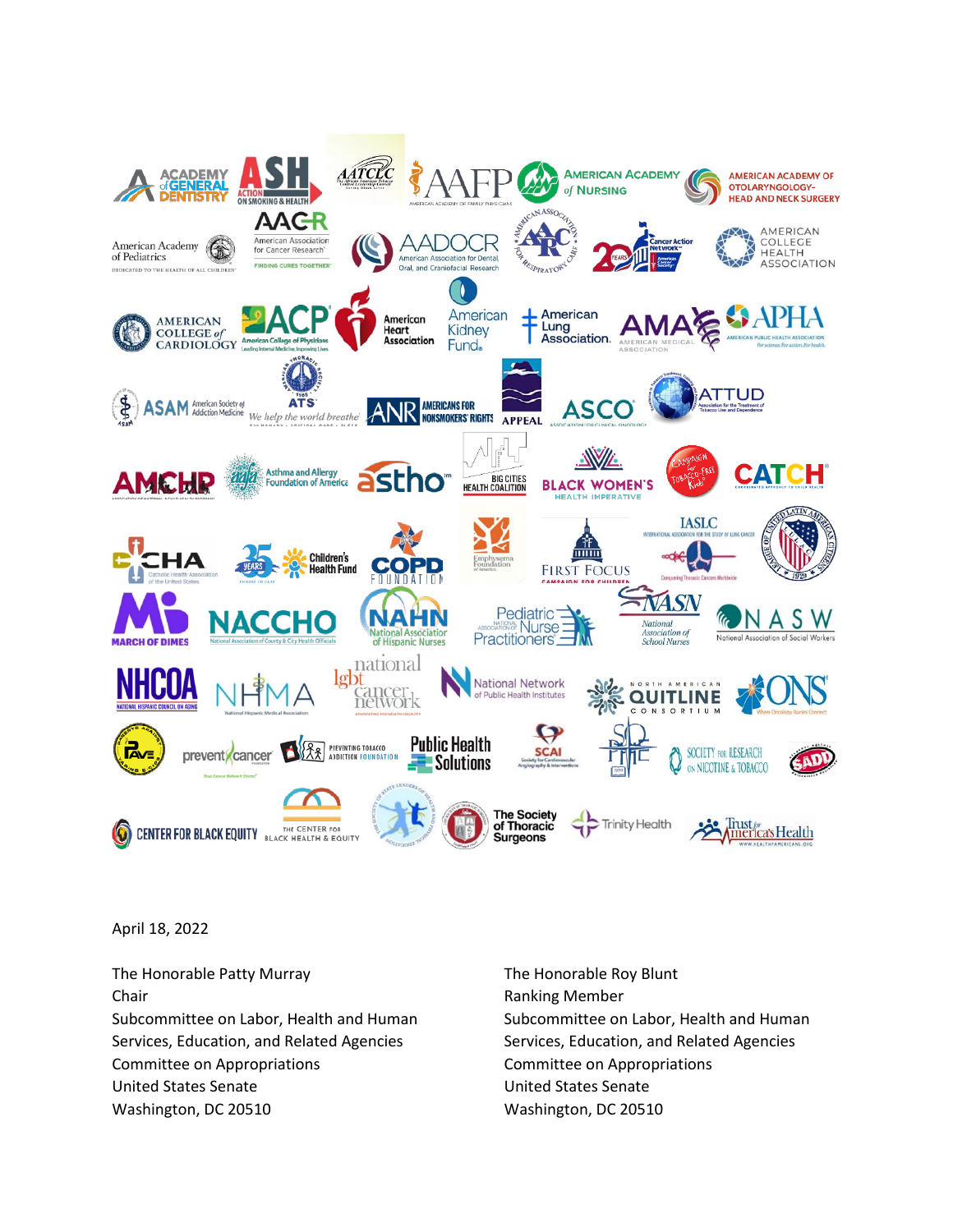Dear Chair Murray and Ranking Member Blunt:

As your Subcommittee moves forward with the FY 2023 Labor, Health and Human Services, Education and Related Agencies Appropriations bill, we urge you to increase funding for the Centers for Disease Control and Prevention's (CDC) Office on Smoking and Health (OSH) by \$68.5 million, for a total of \$310 million. This increase would help OSH respond to high rates of e-cigarette use among youth and the devastating toll that tobacco<sup>[1](#page-1-0)</sup> continues to take on our nation's health.

Tobacco use has long been the leading preventable cause of death in the United States. Tobacco is responsible for more than 480,000 deaths and approximately \$226 billion in health care costs in the United States each year. Nearly one in three heart disease deaths and cancer deaths and nearly eight in 10 chronic obstructive pulmonary disease (COPD) deaths are caused by tobacco use. Tobacco use almost always begins during adolescence, and most adult smokers want to quit, but overcoming an addiction to nicotine is difficult and often requires multiple quit attempts.

Youth continue to use e-cigarettes at alarming levels. CDC and the Food and Drug Administration's (FDA) most recent National Youth Tobacco Survey showed that more than 2 million middle and high school students reported using e-cigarettes in the first half of 2021, even when many schools were closed because of the COVID-19 pandemic. In 2021, 43.6 percent of all high school e-cigarette users used ecigarettes on 20 or more days a month and 27.6 percent reported daily use, a sign that youth are addicted or at risk of addiction. Studies also show that young people who use e-cigarettes are more likely to become smokers. A more robust public health response is needed to prevent e-cigarettes from placing a new generation at risk for nicotine addiction and tobacco use.

Tobacco use is also a significant contributor to health disparities. While smoking rates overall have declined, smoking has become more concentrated among certain groups and in particular regions of the country. People with lower incomes and lower levels of education, Native Americans, people with behavioral health conditions, and LGBT Americans all have disproportionately higher rates of tobacco use, placing them at greater risk for tobacco-caused diseases such as heart disease, cancer, and respiratory disease. Black Americans die from smoking-caused diseases at far higher rates than other Americans despite starting to smoke at a later age, smoking fewer cigarettes per day, and being more likely to make a quit attempt.

OSH has a vital role to play in addressing tobacco use. OSH provides grants to states and territories to support tobacco prevention and cessation programs, runs a highly successful national media campaign called Tips from Former Smokers (Tips), conducts research on tobacco use, and develops best practices for reducing it. Additional resources will allow OSH to address the threat to public health posed by high rates of youth e-cigarette use while continuing to prevent and reduce other forms of tobacco use. With additional resources:

<span id="page-1-0"></span><sup>&</sup>lt;sup>1</sup> References to tobacco in this letter refer to commercial tobacco and not ceremonial tobacco which is used by some American Indian communities.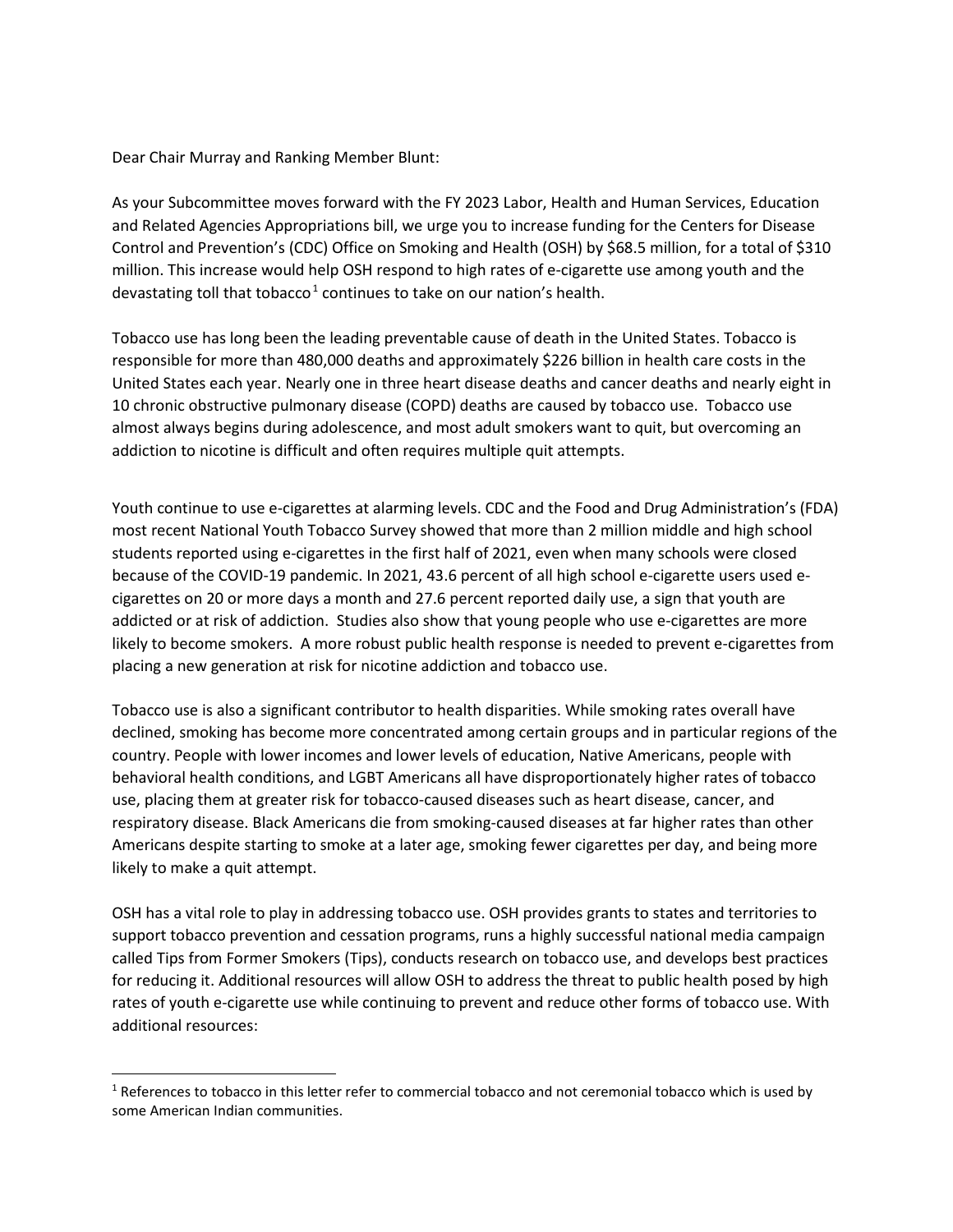- CDC could better advance health equity by strengthening efforts to assist groups who are disproportionately harmed by tobacco products, including by designing and implementing prevention and cessation programs that are tailored to address their specific needs.
- CDC could enhance efforts to end youth and young adult tobacco use, including e-cigarette use, by providing more resources to state and local health departments; educating youth, parents, health professionals, communities, and others about tobacco products and the harms associated with their use; and identifying evidence-based strategies to protect youth and young adults from initiating tobacco use.
- CDC could expand a program that we know works to reduce tobacco use: the Tips media campaign. From 2012 through 2018, CDC estimates that more than 16.4 million people who smoke attempted to quit and approximately one million smokers have quit for good because of the Tips campaign. As a result, the Tips campaign has helped prevent an estimated 129,100 smoking-related deaths and saved an estimated \$7.3 billion in health care costs.

We appreciate that the FY 2022 Senate Labor, Health and Human Services, Education and Related Agencies Appropriations bill included a \$10 million increase for OSH. While the Consolidated Appropriations Act, 2022 (P.L. 117-103) increased funding for OSH by \$4 million in FY 2022, additional investments in tobacco prevention and cessation will save lives, reduce tobacco-related health disparities, and reduce the cost of treating tobacco-caused disease. We urge you to increase funding for CDC's OSH from \$241.5 million to \$310 million, which will enable CDC to address the challenges posed by e-cigarettes, continue to make progress reducing the death and disease caused by other tobacco products, and strengthen efforts to assist groups disproportionately harmed by tobacco products.

Sincerely,

| <b>Academy of General Dentistry</b>                                 | American Association for Respiratory Care<br>(AARC)            |
|---------------------------------------------------------------------|----------------------------------------------------------------|
| <b>Action Smoking and Health</b>                                    |                                                                |
| African American Tobacco control Leadership<br>Council              | <b>American Cancer Society Cancer Action</b><br><b>Network</b> |
| American Academy of Family Physicians                               | American College Health Association                            |
| American Academy of Nursing                                         | American College of Cardiology                                 |
| American Academy of Otolaryngology-Head<br>and Neck Surgery         | American College of Physicians                                 |
|                                                                     | <b>American Heart Association</b>                              |
| American Academy of Pediatrics                                      | American Kidney Fund                                           |
| American Association for Cancer Research                            | American Lung Association                                      |
| American Association for Dental, Oral, and<br>Craniofacial Research | <b>American Medical Association</b>                            |